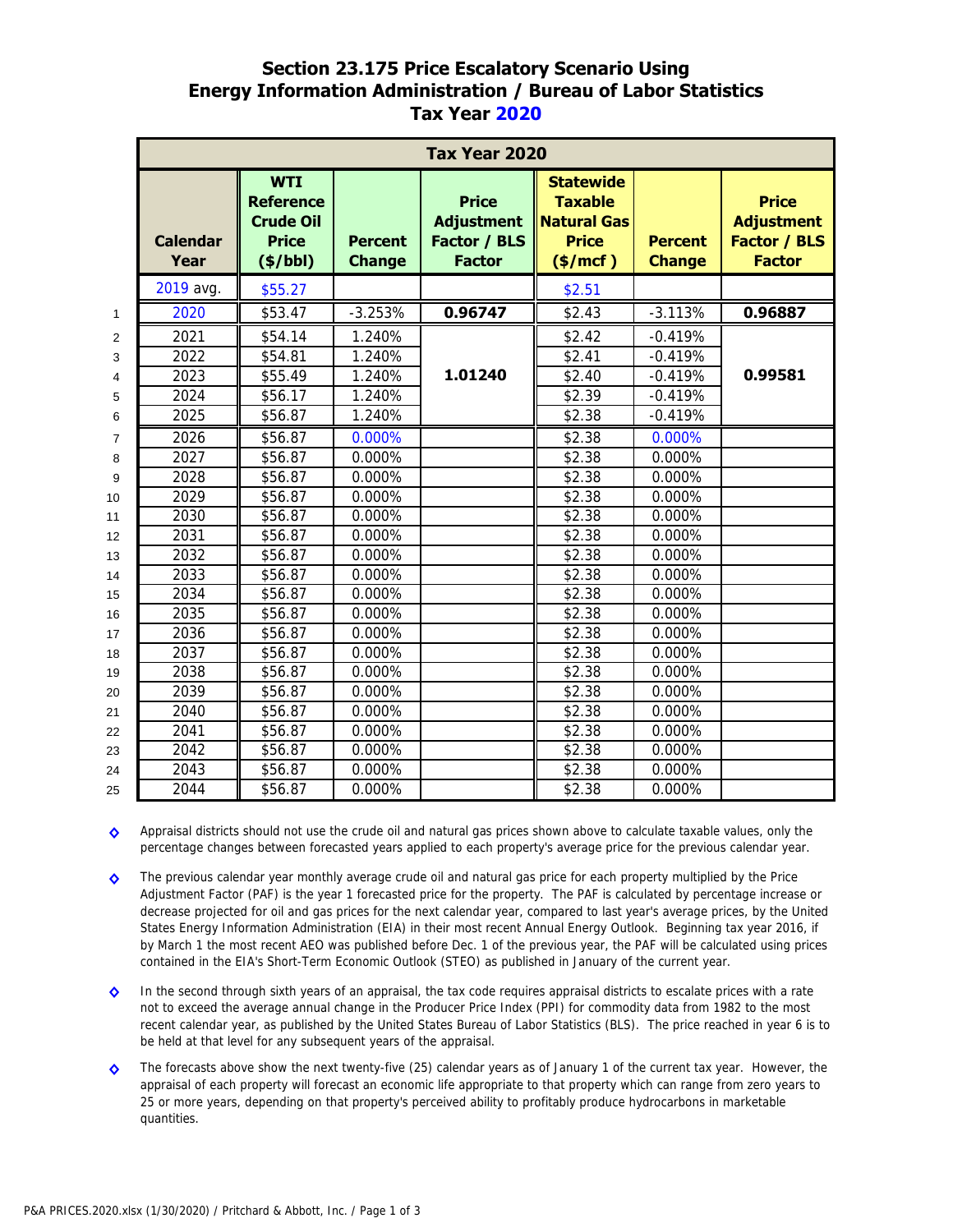## **Section 23.175 Price Escalatory Scenario Using Energy Information Administration / Bureau of Labor Statistics Tax Year 2020**